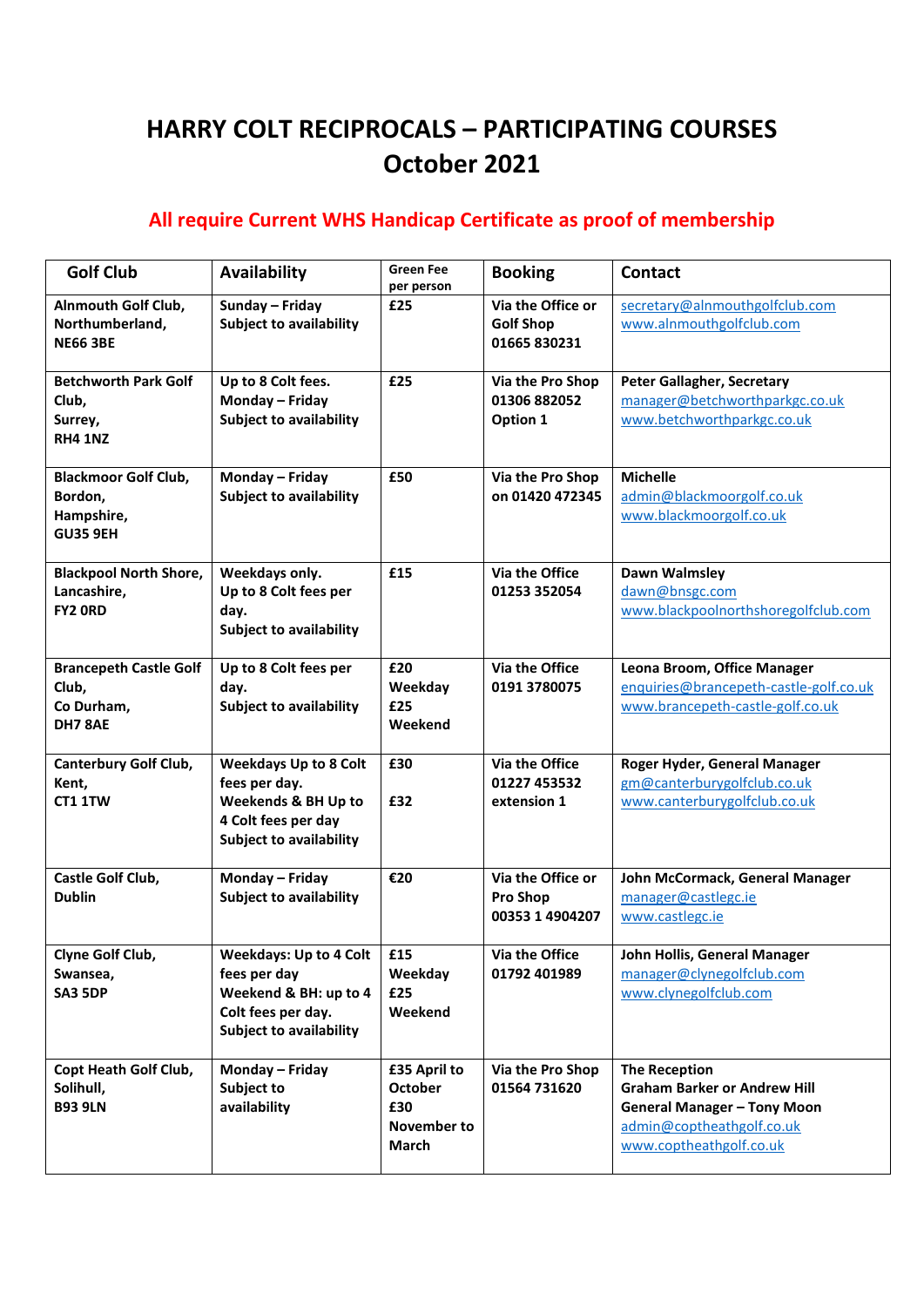| Denham Golf Club,<br>Buckinghamshire,<br><b>UB9 5DE</b>             | <b>Sunday PM &amp; Monday</b><br>to Thursday.<br>Up to 8 Colt fees per<br>day<br><b>Subject to availability</b> | £30                                                     | Via the Pro Shop<br>on 01895 832801<br>or 01895 832022<br>extension 5         | <b>Richard Penley-Martin, Secretary</b><br>secretary@denhamgolfclub.co.uk<br><b>Mark Lawrie, Professional</b><br>mark.lawrie@denhamgolfclub.co.uk<br>www.denhamgolfclub.co.uk |
|---------------------------------------------------------------------|-----------------------------------------------------------------------------------------------------------------|---------------------------------------------------------|-------------------------------------------------------------------------------|-------------------------------------------------------------------------------------------------------------------------------------------------------------------------------|
| Dulwich & Sydenham<br>Hill Golf Club,<br>London,<br><b>SE21 7LH</b> | Monday to Thursday,<br>Up to 8 Colt fees per<br>day                                                             | £28                                                     | In advance via<br>the Pro Shop<br>0208 693 8491<br>or Office 0208<br>693 3961 | <b>Tony Martin, Club Manager</b><br>manager@dulwichgolf.co.uk<br>www.dulwichgolf.co.uk                                                                                        |
| <b>Ealing Golf Club,</b><br>Middlesex,<br><b>UB6 8TS</b>            | Monday, Tuesday and<br>Thursday only.<br>Up to 8 Colt fees per<br>day. Subject to<br>availability               | £30 October<br>to February<br>£35 March to<br>September | Via the Pro Shop<br>0208 997 3959                                             | David Jones, General Manager<br>general.manager@ealinggolfclub.co.uk<br>www.ealinggolfclub.com                                                                                |
| <b>Edgbaston Golf Club,</b><br>Birmingham,<br><b>B15 3TB</b>        | Up to 8 Colt fees per<br>day.<br><b>Subject to availability</b>                                                 | <b>Weekdays</b><br>£35<br>Weekends<br>£40 after<br>2pm  | Via the Office<br>0121 454 1736                                               | <b>Chris Cotter, Membership and Club</b><br><b>Administrator</b><br>membership@edgbastongc.co.uk<br>www.edgbastongc.co.uk                                                     |
| <b>Effingham Golf Club,</b><br>Surrey,<br><b>KT24 5PZ</b>           | Weekdays only.<br>Up to 8 Colt fees per<br>day. Subject to<br>availability                                      | £40 May to<br><b>October</b>                            | Via the Pro Shop<br>01372 452203                                              | <b>Steve Slinger</b><br>sslinger@effinghamgolfclub.com<br>www.effinghamgolfclub.com                                                                                           |
| <b>Fort Augustus Golf</b><br>Club,<br>Scotland,<br><b>PH32 4DS</b>  | Weekdays only.<br>No limit but subject to<br>availability                                                       | £25                                                     | Via the Office<br>01320 366660                                                | <b>David Mackay</b><br>fortgolf5@gmail.com                                                                                                                                    |
| Frinton Golf Club,<br>Essex,<br><b>CO13 9EP</b>                     | <b>Monday to Sunday</b><br>Up to 8 Colt fees per<br>day. Subject to<br>availability                             | £15                                                     | Via the Pro Shop<br>01255 674618                                              | Peter Taggart, Golf Manager<br>petertaggart@frintongolfclub.com<br>www.frintongolfclub.com                                                                                    |
| Fulwell Golf Club,<br>Middlesex,<br><b>TW12 1JY</b>                 | Weekdays only.<br>Up to 4 Colt fees per<br>day. Subject to<br>availability                                      | £35                                                     | Via the Pro Shop<br>0208 977 3844                                             | <b>Murray Cook, Secretary</b><br>secretary@fulwellgolfclub.co.uk<br>www.fulwellgolfclub.co.uk                                                                                 |
| Golf de Valescure,<br>St Raphael,<br><b>France</b>                  | <b>Subject to availability</b>                                                                                  | €35                                                     | Via the Office<br>0494824046                                                  | <b>Christophe Lauray</b><br>accueil@golfdevalescure.com<br>www.golfdevalescure.com                                                                                            |
| Hallamshire Golf Club,<br>Sheffield,<br><b>S10 4LA</b>              | Weekdays only.<br>Up to 20 Colt fees per<br>week.<br><b>Subject to availability</b>                             | £30                                                     | Via the Pro Shop<br>0114 230 5222                                             | James Glover, General Manager<br>james.glover@hallamshiregolfclub.co.uk<br>www.hallamshiregolfclub.co.uk                                                                      |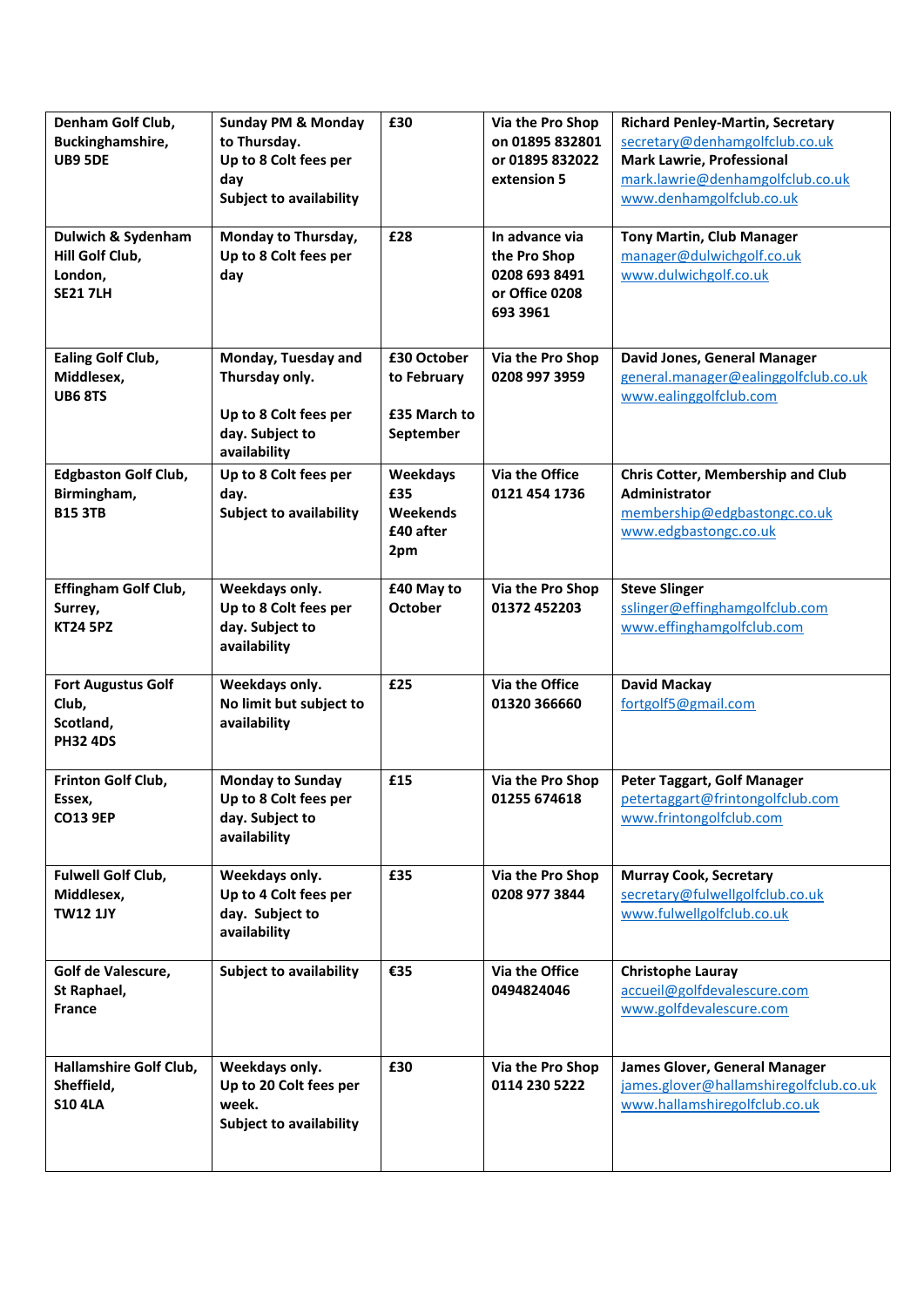| Hendon Golf Club,<br>London,<br><b>NW71DG</b>                                         | Monday - Friday<br><b>Subject to availability</b>                                                     | £35                                                                | Via the Pro Shop<br>0208 3466023                             | Peter.dickson@hendongolf.com<br>www.hendongolf.com                                                                                     |
|---------------------------------------------------------------------------------------|-------------------------------------------------------------------------------------------------------|--------------------------------------------------------------------|--------------------------------------------------------------|----------------------------------------------------------------------------------------------------------------------------------------|
| Knock Golf Club,<br>Belfast,<br><b>BT16 2QX</b>                                       | Every day except<br><b>Tuesday &amp; Saturday</b><br><b>Subject to availability</b>                   | £15                                                                | <b>Via the General</b><br><b>Office</b><br>02890483251       | knockgolfclub@btconnect.com<br>www.knockgolfclub.co.uk<br><b>NO RESPONSE OR UPDATED</b><br><b>INFORMATION</b>                          |
| <b>Lilleshall Hall Golf</b><br>Club,<br>Lilleshall,<br>Shropshire,<br><b>TF10 9AS</b> | Up to 12 Colt fees per<br>day Subject to<br>availability                                              | £20<br><b>Weekdays</b><br>£25<br>Weekends                          | <b>Please call Pro</b><br>Shop in advance<br>01952<br>604766 | David Martin, Club Secretary<br>honsec@lhgolfclub.co.uk<br>www.lhgolfclub.co.uk                                                        |
| <b>Manchester Golf Club,</b><br>Manchester,<br><b>M24 6QP</b>                         | Monday - Friday<br>Up to 8 Colt fees per<br>day<br>Sunday<br>Up to 8 Colt fees per<br>day             | £35<br>£40                                                         | Via the Office<br>0161 643 3202                              | <b>Julie Morris, Deputy Office Manager</b><br>officemanager@mangc.co.uk<br>www.mangc.co.uk                                             |
| <b>Mannings Heath Golf</b><br>Club,<br>Horsham,<br>Sussex,<br><b>RH13 6PG</b>         | Up to 8 Colt fees<br>Midweek only.<br><b>Waterfall Course only.</b><br><b>Subject to availability</b> | £35                                                                | <b>Via Golf Shop</b><br>01403 210228                         | Andy Hailes, Head Professional, Golf<br><b>Operations and Retail Manager</b><br>andy.hailes@manningsheath.com<br>www.manningsheath.com |
| Moor Park Golf Club,<br>Hertfordshire,<br><b>WD3 1QN</b>                              | Weekdays only.<br>Up to 8 Colt fees per<br>day.<br><b>Subject to availability</b>                     | £47.50                                                             | Via the Golf<br><b>Office</b><br>01923 773146                | <b>Wesley Cooper, Golf Services Manager</b><br>Wesley.cooper@moorparkgc.co.uk<br>www.moorparkgc.co.uk                                  |
| <b>Northumberland Golf</b><br>Club,<br>Newcastle,<br>NE3 5HT                          | Weekdays only.<br>Up to 8 Colt fees per<br>day. Subject to<br>availability                            | £25                                                                | Via the Office<br>0191 236<br>2498                           | Julie Stephenson, Administrator<br>admin@thengc.co.uk<br>www.thengc.co.uk                                                              |
| <b>Old Fold Manor Golf</b><br>Club,<br>Barnet,<br>Hertfordshire,<br><b>EN5 4QN</b>    | Monday to Friday and<br>Sundays after 12pm.                                                           | £30 May to<br><b>October</b><br>£25<br>November to<br><b>April</b> | Via the Pro Shop<br>0208 440 9185<br>option 2                | <b>Nathan Gilpin, Golf Operations Manager</b><br>golfopsmanager@oldfoldmanor.co.uk<br>www.oldfoldmanor.co.uk                           |
| Oxford Golf Club,<br>Oxford,<br><b>OX4 1PF</b>                                        | Monday to Thursday.<br>Up to 8 Colt fees per<br>day subject to<br>availability                        | £25                                                                | Via the Pro Shop<br>01865<br>242158                          | Steve Greenwood, Manager<br>manager@oxfordgolfclub.net<br>www.oxfordgolfclub.net                                                       |
| <b>Oxley Park Golf Club,</b><br>Wolverhampton,<br><b>WV10 6DE</b>                     | Monday - Friday<br>Up to 8 Colt fees per<br>day<br><b>Sunday Up to 8 Colt</b><br>fees                 | £20<br>£25                                                         | Via the Pro shop<br>01902 773989<br>ext.3                    | <b>Craig, Head Professional</b><br>office@oxleyparkgolfclub.co.uk                                                                      |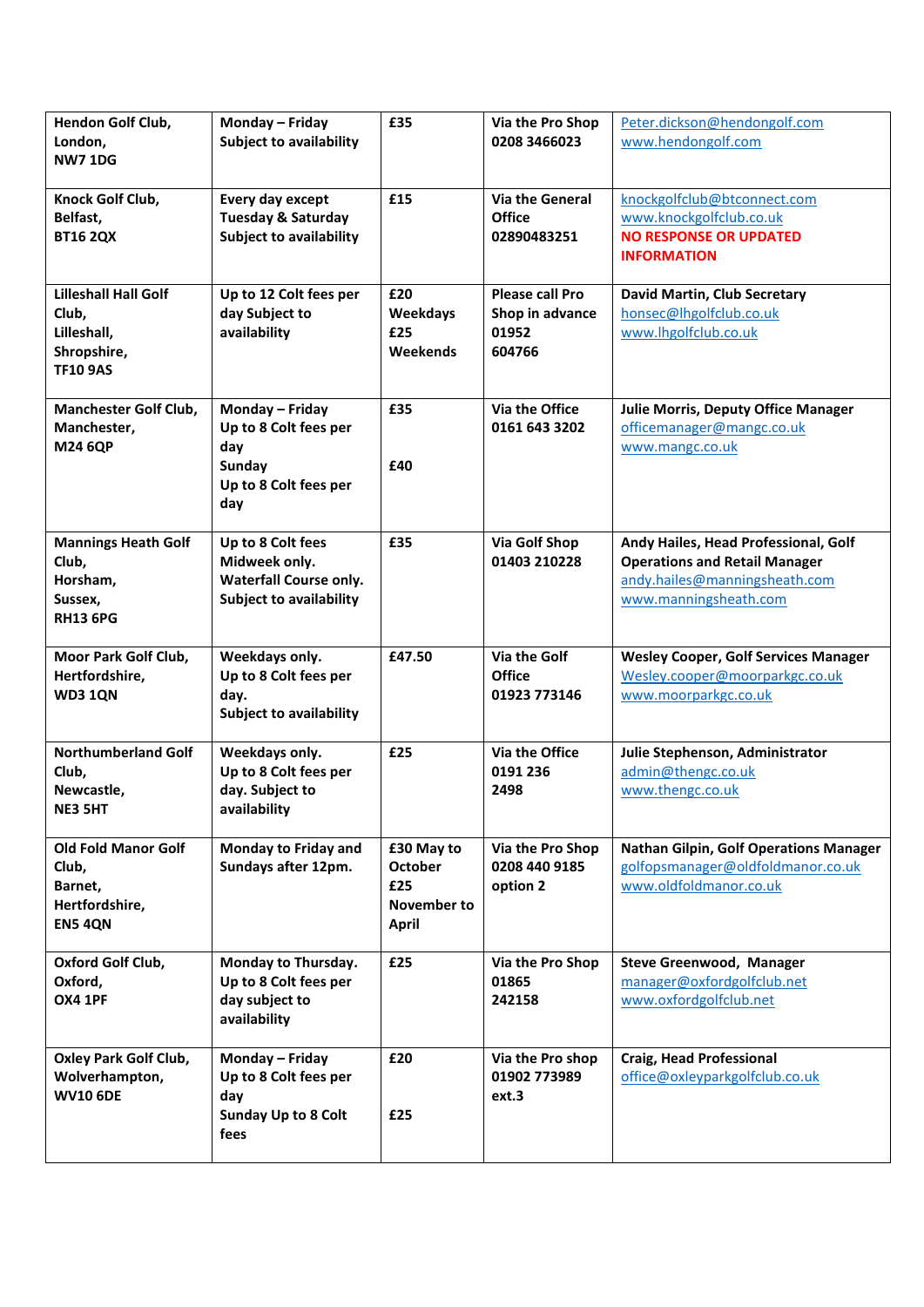| Prestbury Golf Club,<br>Nr. Macclesfield,<br>Cheshire,<br><b>SK10 4BJ</b> | Monday - Friday, up to<br>8 Colt fees per day.<br><b>Subject to availability</b><br>and may not be used in<br>conjunction with any<br>other offer                                            | £40 April to<br><b>October</b><br>£35<br>November to<br><b>March</b>                                                              | Via the Pro Shop<br>01625 828241<br>(Option 1)                | David Holmes, General Manager<br>david@prestburygolfclub.com<br>www.prestburygolfclub.com                                                                                |
|---------------------------------------------------------------------------|----------------------------------------------------------------------------------------------------------------------------------------------------------------------------------------------|-----------------------------------------------------------------------------------------------------------------------------------|---------------------------------------------------------------|--------------------------------------------------------------------------------------------------------------------------------------------------------------------------|
| Radyr Golf Club,<br>Cardiff,<br><b>CF15 8BS</b>                           | Weekdays only.<br>Subject to availability.                                                                                                                                                   | £30                                                                                                                               | Via the Golf<br><b>Office 02 920</b><br>842408 (Ext 1)        | <b>Christian Askins, PGA Professional</b><br>golf@radyrgolf.co.uk<br>www.radyrgolf.co.uk                                                                                 |
| Robin Hood Golf Club,<br>Solihull,<br><b>B92 7DJ</b>                      | Monday - Friday<br>except Tuesday<br>mornings.<br>Up to 8 Colt fees per<br>day<br><b>Subject to availability</b>                                                                             | £25                                                                                                                               | Via the Pro<br>Shop<br>0121 706 0061                          | Jon Northover, General Manager<br>manager@robinhoodgolfclub.co.uk<br>www.robinhoodgolfclub.co.uk                                                                         |
| Sonning Golf Club,<br>Reading,<br><b>RG4 6GJ</b>                          | Monday - Friday<br><b>Subject to availability</b>                                                                                                                                            | £25                                                                                                                               | Via the Pro Shop<br>0118 969 2910                             | Andy George, General Manager<br>ageorge@sonninggc.co.uk<br>www.sonning-golf-club.co.uk                                                                                   |
| St Mellons Golf Club,<br>Cardiff,<br><b>CF3 2XS</b>                       | Monday to Friday &<br>Sunday. Saturday is<br>P.M. only.<br>Up to 8 Colt fees per<br>day.<br><b>Subject to availability</b><br>and may not be used in<br>conjunction with any<br>other offer. | April to<br>October:<br>Weekdays -<br>£30<br>Weekends -<br>£35<br>November to<br>March:<br>Weekdays -<br>£20<br>Weekends -<br>£25 | Via the Pro Shop<br>01633 680408<br>(Option 4)                | <b>TBA, General Manager</b><br><b>Alison Allen, Secretary</b><br>secretary@stmellonsgolfclub.co.uk<br><b>Toby Hunt, Golf Professional</b><br>www.stmellonsgolfclub.co.uk |
| Sudbury Golf Club,<br>Middlesex,<br>HAO 1AL                               | Weekdays only.<br>Up to 8 Colt fees per<br>day.<br><b>Subject to availability</b>                                                                                                            | £30                                                                                                                               | <b>Contact the</b><br><b>General Manager</b><br>0208 902 3713 | Peter Lowery, General Manager<br>general.manager@sudburygc.co.uk<br>www.sudburygolfclubltd.co.uk                                                                         |
| The Northamptonshire<br><b>County Golf Club,</b><br><b>NN6 8AZ</b>        | Weekdays only.<br>Subject to<br>Availability                                                                                                                                                 | £45                                                                                                                               | Via the Pro shop.<br>01604<br>842226                          | <b>Rob Griffiths, Club Manager</b><br>clubmanager@countygolfclub.co.uk<br>www.countygolfclub.co.uk                                                                       |
| <b>Tidworth Garrison Golf</b><br>Club,<br>Wiltshire,<br>SP9 7AF           | Monday - Friday<br><b>Subject to availability</b>                                                                                                                                            | <b>Members</b><br>guest rate<br>currently<br>£25-£30<br>Two week<br>booking<br>system                                             | Via the Office<br>01980 842301                                | Alan Paterson, General Manager<br>manager@tidworthgolfclub.co.uk<br>Lynda McDermott, Assistant<br>admin@tidworthgolfclub.co.uk<br>www.tidworthgolfclub.co.uk             |